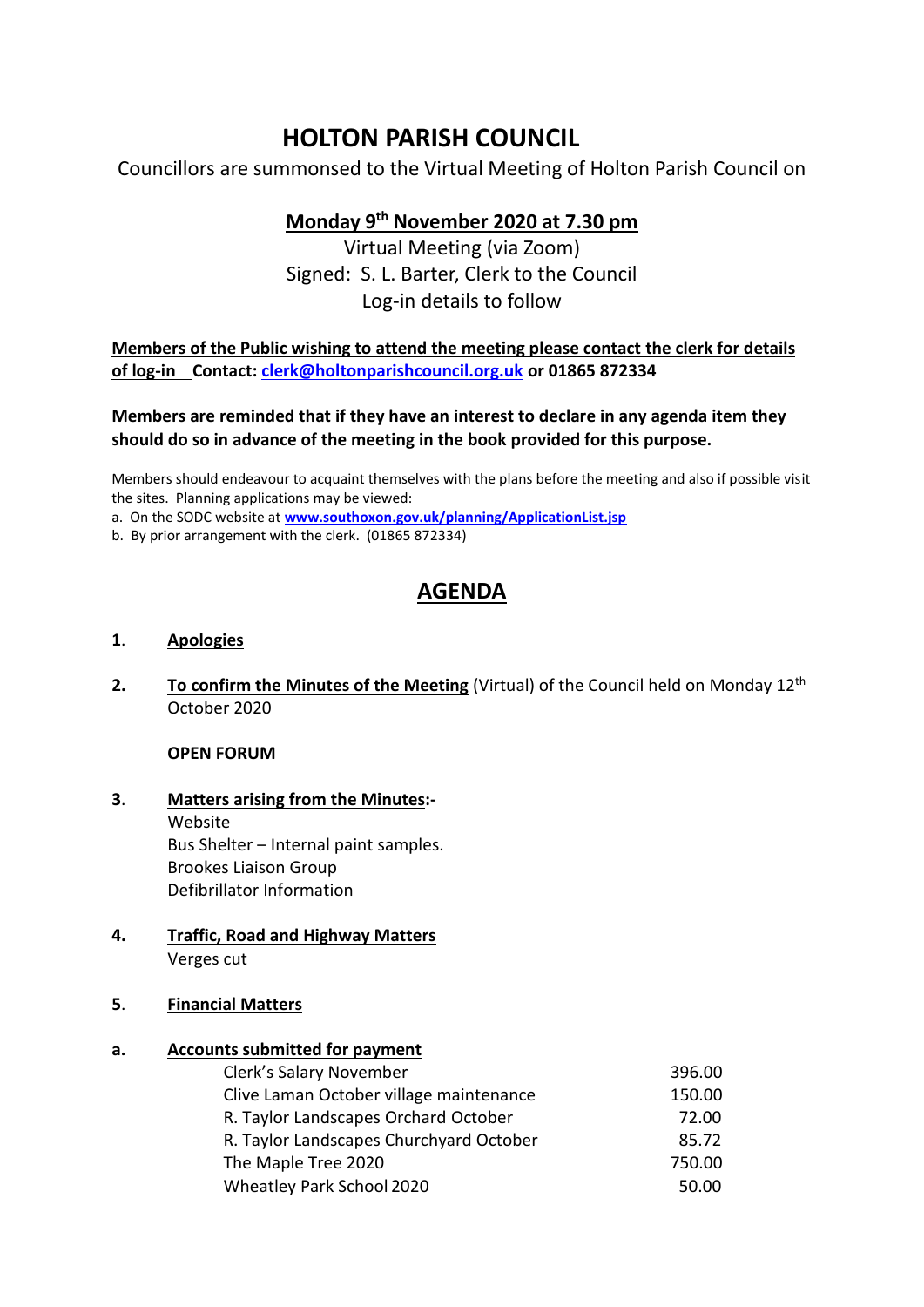## **b. Bank balances after paying above cheques and monies received Deposit £17,455.28 Current: £1,356.29**

**c. Precept 2021-2022** – Possibilities to consider The Maple Tree Bus Shelter Wheatley Park School Notice Board Churchyard Extension CIL Funds Holton Village Hall

### **6**. **District and County Councillor Report**

#### **7. Churchyard**

Historic England no objections. Countryside and Environment no objection. Arboricultural Survey required to include the root protection areas of the trees. Contacted two recommended Arboriculturalists and instructed Sylva Consulting to carry out the work. Fee £525.00 + VAT. Rev. David Bendor Samuel to be invited to attend the PC meeting.

#### **8. Planning Applications**

P20/S3727/FUL, Swallow Barn, Waterperry Road, Holton. OX33 1PW Change of use from agricultural land (paddock) to garden use.

P20/S3841/N4B. Land adjacent to Wheatley Park School, Holton. OX33 1PZ Change of use of an agricultural building to form 3 no. dwellings (Use Class 3) and associated operational development.

P20/S3812/N4B. OS3025 Holton Park Barn, Holton. OX33 1PT Change of use and associated operations to convert existing agricultural building to a dwelling house.

## **9. Planning Decisions: South Oxfordshire District Council**

P20/S3135/LB. Pond Farm, Holton. OX33 1PY. Replacement of east and west porches. **Granted**

P20/S2602/HH. The Dairy, Pond Farm, Holton. OX33 1PY Enlarge kitchen window at rear of property. Addition of conservation rooflight at rear of property. **Granted**

## **10. Reports:**

Enforcement Updates Road Safety Week 31 Oct – 7 Nov 2020 Maple Tree AGM